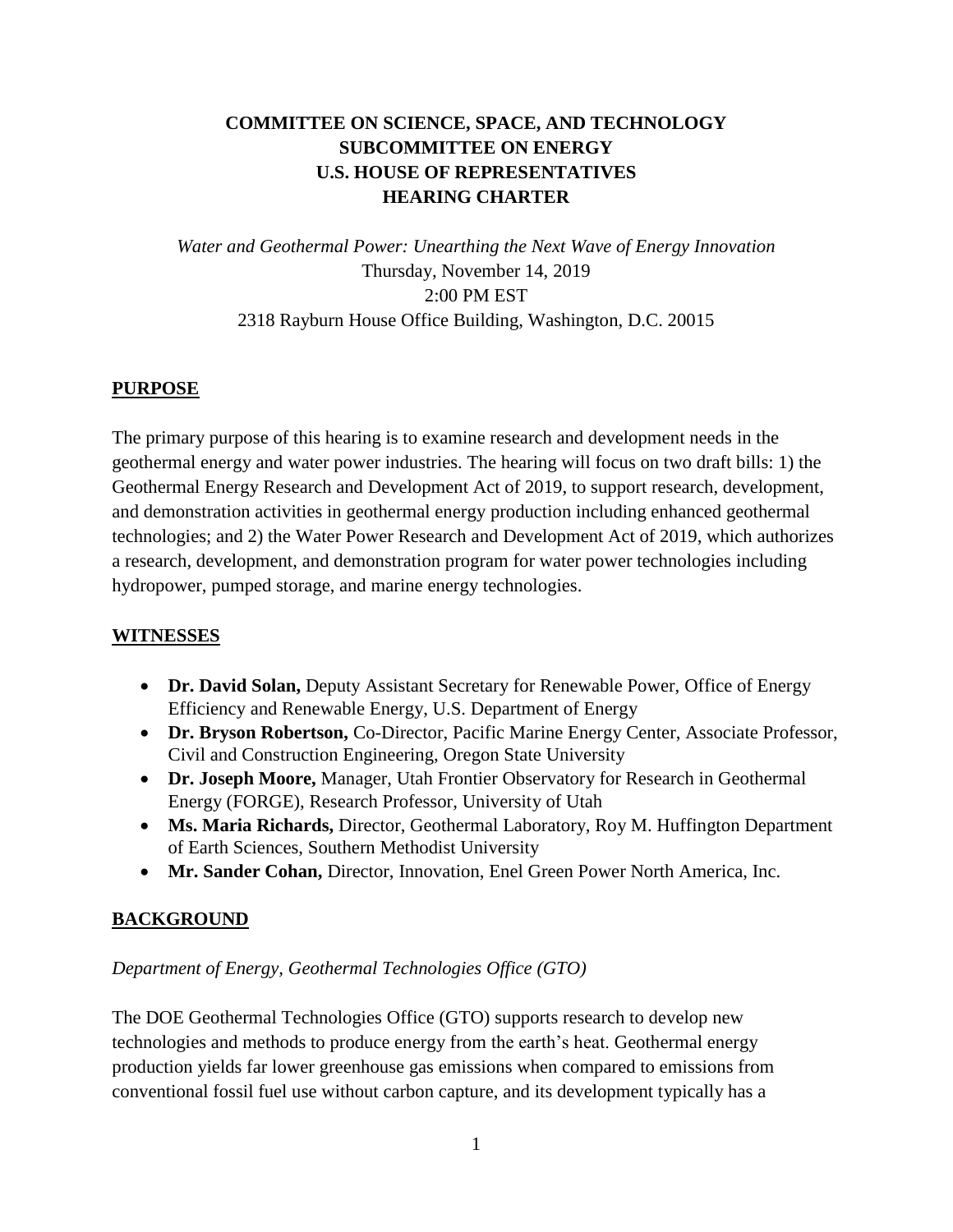relatively small environmental footprint. It is reliable and can be deployed flexibly. Geothermal energy also can be used to meet various heating and cooling demands for buildings. According to the Department of Energy, improvements in geothermal technology could lead to a nearly 26 fold increase in geothermal electric power generation, reaching 60 gigawatts of installed capacity by 2050.<sup>1</sup> Currently, the installed capacity of geothermal energy is around 4 gigawatts.<sup>2</sup>

Research supported by GTO focuses on developing technology and tools to locate and access geothermal resources in the U.S. Research and development activities focus on enhanced geothermal research, hydrothermal resources, low temperature and coproduced resources, and geothermal systems analysis.<sup>3</sup> Enhanced geothermal technologies create permeable pathways enhanced by fluid injected from the surface, which greatly increases the amount of energy generated by allowing the fluid to reach the heat deeper in the Earth's crust. Additionally, developing methods and technologies for locating undiscovered hydrothermal resources could account for up to 30 gigawatts on the grid, according to the U.S. Geological Survey.<sup>4</sup> Once sources for geothermal energy are located, the potential electricity generated from these sources could be brought online quickly with existing technology. Low-temperature geothermal energy is most useful in direct-use applications, such as heating and cooling buildings, and in some cases to generate electricity. The hot geothermal fluid produced as a by-product from oil and gas drilling can be used in these low-temperature applications. The geothermal systems analysis program within GTO focuses on researching environmental issues, policy, regulation, and other data analyses.<sup>5</sup>

In 2014, DOE GTO announced a funding opportunity for an initiative entitled the Frontier Observatory for Research in Geothermal Energy (FORGE), which is envisioned as a dedicated site to demonstrate enhanced geothermal system technologies and techniques. GTO downselected the site to Milford, UT from an initial pool of five potential sites. The FORGE site will be used to demonstrate operational technologies to produce geothermal energy, and to develop and test instrumentation and serve as a data clearinghouse for the industry.

## *Department of Energy, Water Power Technologies Office (WPTO)*

The DOE Water Power Technologies Office (WPTO) supports research on water power technologies, which includes marine energy and next generation hydropower and pumped storage systems. Water power generation also produces relatively few greenhouse gas emissions.

 $\overline{a}$ 

<sup>&</sup>lt;sup>1</sup> GeoVision, U.S. Department of Energy,<https://www.energy.gov/eere/geothermal/geovision>

<sup>&</sup>lt;sup>2</sup> State of the Geothermal Industry, 2019, Will Pettitt, Geothermal Resources Council, [https://geothermal.org/PDFs/Pettitt\\_GRC\\_State\\_of\\_Geothermal\\_Industry\\_2019.pdf](https://geothermal.org/PDFs/Pettitt_GRC_State_of_Geothermal_Industry_2019.pdf)

<sup>3</sup> About the Geothermal Technologies Office, U.S. Department of Energy,<https://www.energy.gov/eere/geothermal/about>

<sup>4</sup> A Roadmap for Strategic Development of Geothermal Exploration Technologies, Benjamin R. Phillips, John Ziagos, Hildigunnur Thorsteinsson, and Eric Hass,

[https://www1.eere.energy.gov/geothermal/pdfs/exploration\\_technical\\_roadmap2013.pdf](https://www1.eere.energy.gov/geothermal/pdfs/exploration_technical_roadmap2013.pdf)

<sup>5</sup>Systems Analysis, U.S. Department of Energy[, https://www.energy.gov/eere/geothermal/systems-analysis](https://www.energy.gov/eere/geothermal/systems-analysis)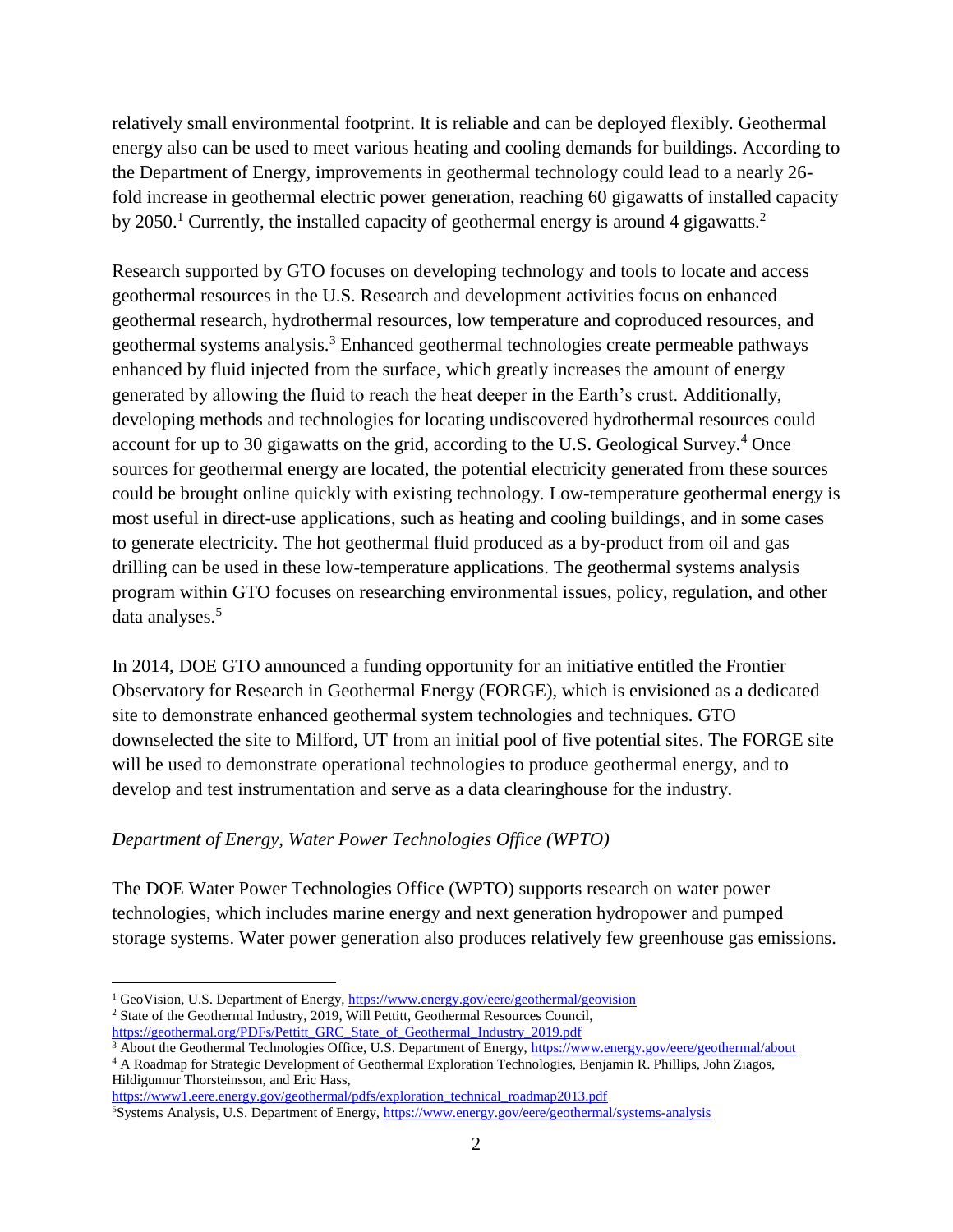According to a report produced by DOE, through innovative research and development in hydropower technologies, the U.S. hydropower capacity could increase to 150 gigawatts by 2050. U.S. hydropower capacity is currently a little over 100 GW. <sup>6</sup> Hydropower can also pair with other variable clean energy sources to flexibly deploy electricity by using pumped storage technologies. The Hydropower and Water Innovation for a Resilient Electricity System (HydroWIRES) initiative at the WPTO focuses hydropower and pumped storage research and development on how these resources can best be used as a tool for the U.S.'s future electric grid.<sup>7</sup>

The use of marine energy technologies is growing the electricity market, especially in the Southeast and Northwest. Marine energy is inclusive of power generated from waves, tides, and currents not only in the ocean but in rivers, lakes, and streams, among other sources. The Powering the Blue Economy initiative at the WPTO explores how investment in marine energy technology development can improve other areas of coastal and maritime markets, or the "blue economy": ocean observation, underwater vehicle charging, marine aquaculture, marine algae, seawater mining, seawater desalination, coastal resiliency and disaster recovery, and isolated communities.<sup>8</sup> Much of the research and development in marine energy technologies occurs at the National Marine Energy Centers, which are hosted at institutions of higher education or consortia thereof and funded by both government and private industry. The National Marine Energy Centers are not only used to demonstrate the energy generating technology themselves, but also to develop and test instrumentation and technologies capable of monitoring and mitigating environmental impacts of marine energy technology.

## **LEGISLATION**

## *Draft Geothermal Energy Research and Development Act of 2019*

The Geothermal Energy Research and Development Act of 2019 would reauthorize activities of the DOE's Geothermal Technologies Office. It includes research initiatives on oil and gas technology transfer to geothermal research, secondary use research areas such as minerals recovery, desalination, industrial applications of geothermal energy, grid management and storage, and new areas of enhanced geothermal research.

It would also authorize two FORGE sites, including the existing project in Utah, in addition to authorizing an enhanced geothermal demonstration initiative.

 $\overline{a}$ <sup>6</sup> Hydropower Vision Report, National Hydropower Association,<https://www.hydropowervision.org/>

<sup>7</sup> HydroWIRES Initiative, U.S. Department of Energy[, https://www.energy.gov/eere/water/hydrowires-initiative](https://www.energy.gov/eere/water/hydrowires-initiative)

<sup>8</sup> Powering the Blue Economy: Exploring Opportunities for Marine Renewable Energy in Maritime Markets, U.S. Department of Energy, [https://www.energy.gov/eere/water/powering-blue-economy-exploring-opportunities-marine-renewable-energy](https://www.energy.gov/eere/water/powering-blue-economy-exploring-opportunities-marine-renewable-energy-maritime-markets)[maritime-markets](https://www.energy.gov/eere/water/powering-blue-economy-exploring-opportunities-marine-renewable-energy-maritime-markets)